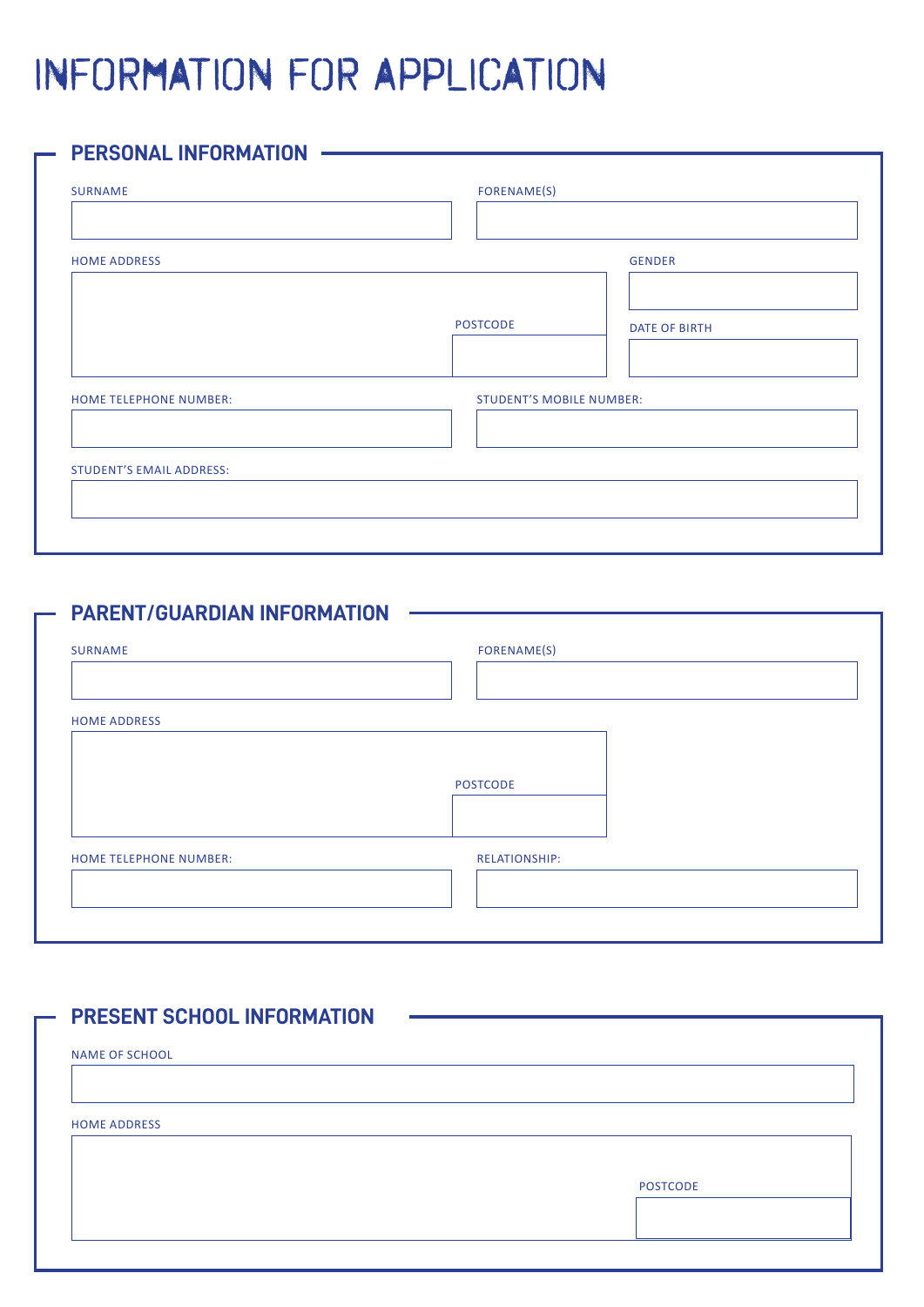### **DETAILS OF MEMBER OF STAFF TO ASK FOR A REFERENCE**

ROLE

CONTACT DETAILS

### **S E N D NEEDS**

### **STATEMENT**

Please indicate why you feel you would benefit from attending Sixth Form at Blue Coat Church of England Academy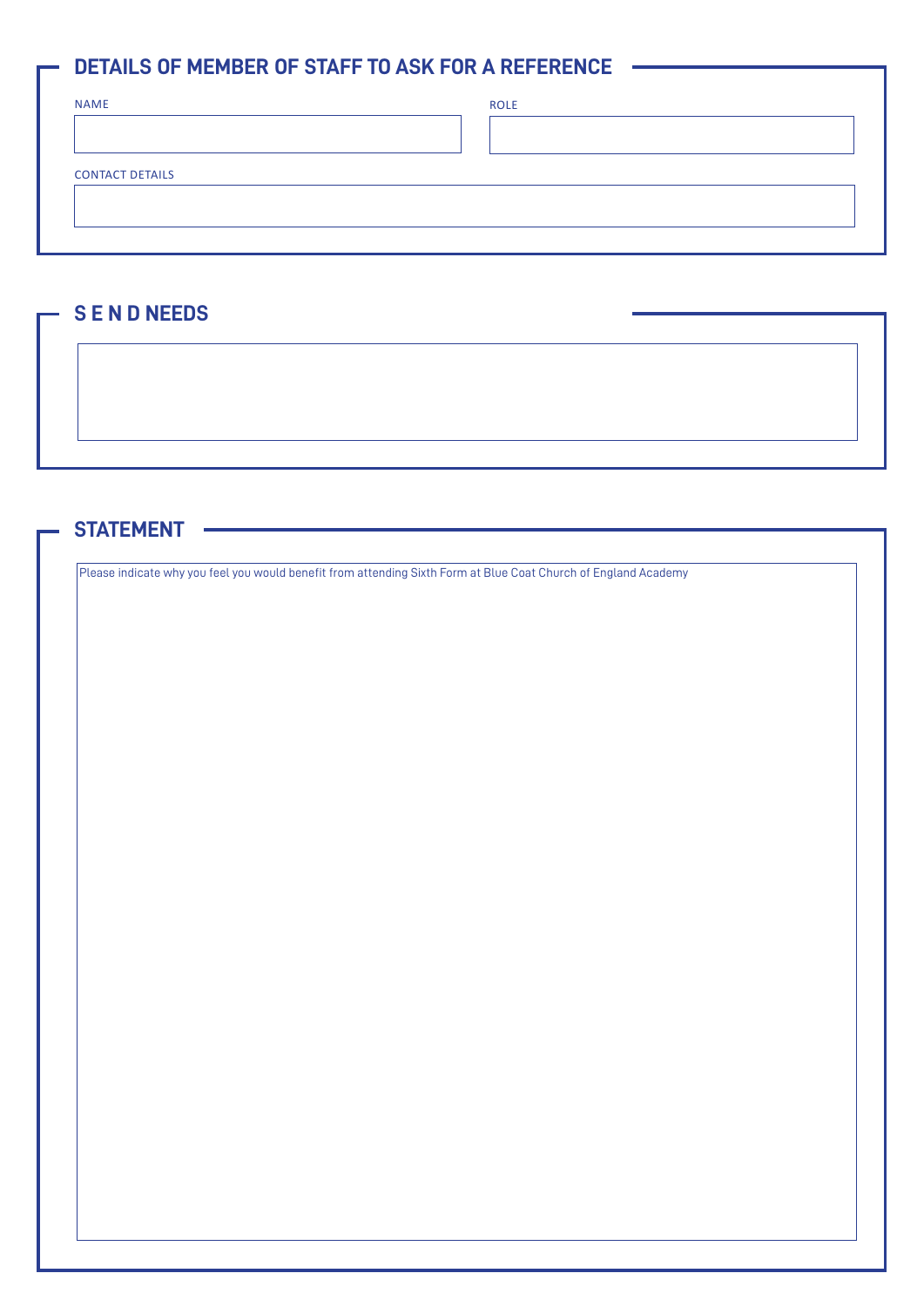### optionS BLOCKS

### **FOR A'LEVEL/LEVEL 3 COURSES**

Please select **up to a total of 4 subject options from the BLUE options block ONLY.** 

Please be advised that subjects will run dependent upon sufficient uptake from students. Whilst we will endeavour to ensure the optimum number of students can undertake their chosen programme of study, subject combinations will only be confirmed once offers have been accepted and option blocks finalised.

| SUBJECTS                                                   |                                                   |                               |                                 |  |
|------------------------------------------------------------|---------------------------------------------------|-------------------------------|---------------------------------|--|
| <b>Biology</b>                                             | <b>French</b>                                     | <b>Information Technology</b> | <b>Computer Science</b>         |  |
| <b>History A</b>                                           | <b>Mathematics</b>                                | <b>Music</b>                  | <b>English Literature B</b>     |  |
| Law                                                        | <b>Philosophy, Religion</b><br><b>&amp;Ethics</b> | <b>Physics A</b>              | Geography                       |  |
| <b>Creative Digital Media</b><br><b>Production (Media)</b> | <b>Applied Science</b>                            | <b>Psychology</b>             | <b>Health &amp; Social Care</b> |  |
| <b>Sociology</b>                                           | Chemistry                                         | <b>Spanish</b>                | <b>Art and Design</b>           |  |
| <b>Business</b>                                            | <b>Computer Science</b>                           | <b>Sport</b>                  |                                 |  |

#### **FOR ALL LEVEL 2 COURSES**

(failure to achieve the desired 5 subjects at Grade C/Level 4 and above at GCSE) you must select **5 subjects from the YELLOW option block ONLY – Include Maths and English if you need to re-sit them.** 

| OPTIONS                          |                                   |                          |                         |  |
|----------------------------------|-----------------------------------|--------------------------|-------------------------|--|
| <b>Creative Media Production</b> | <b>Hospitality &amp; Catering</b> | <b>Applied Science</b>   | <b>Business Studies</b> |  |
| <b>English GCSE</b>              | Law                               | <b>Child Development</b> | <b>Maths GCSE</b>       |  |
| <b>Engineering</b>               | <b>Travel and Tourism</b>         |                          |                         |  |